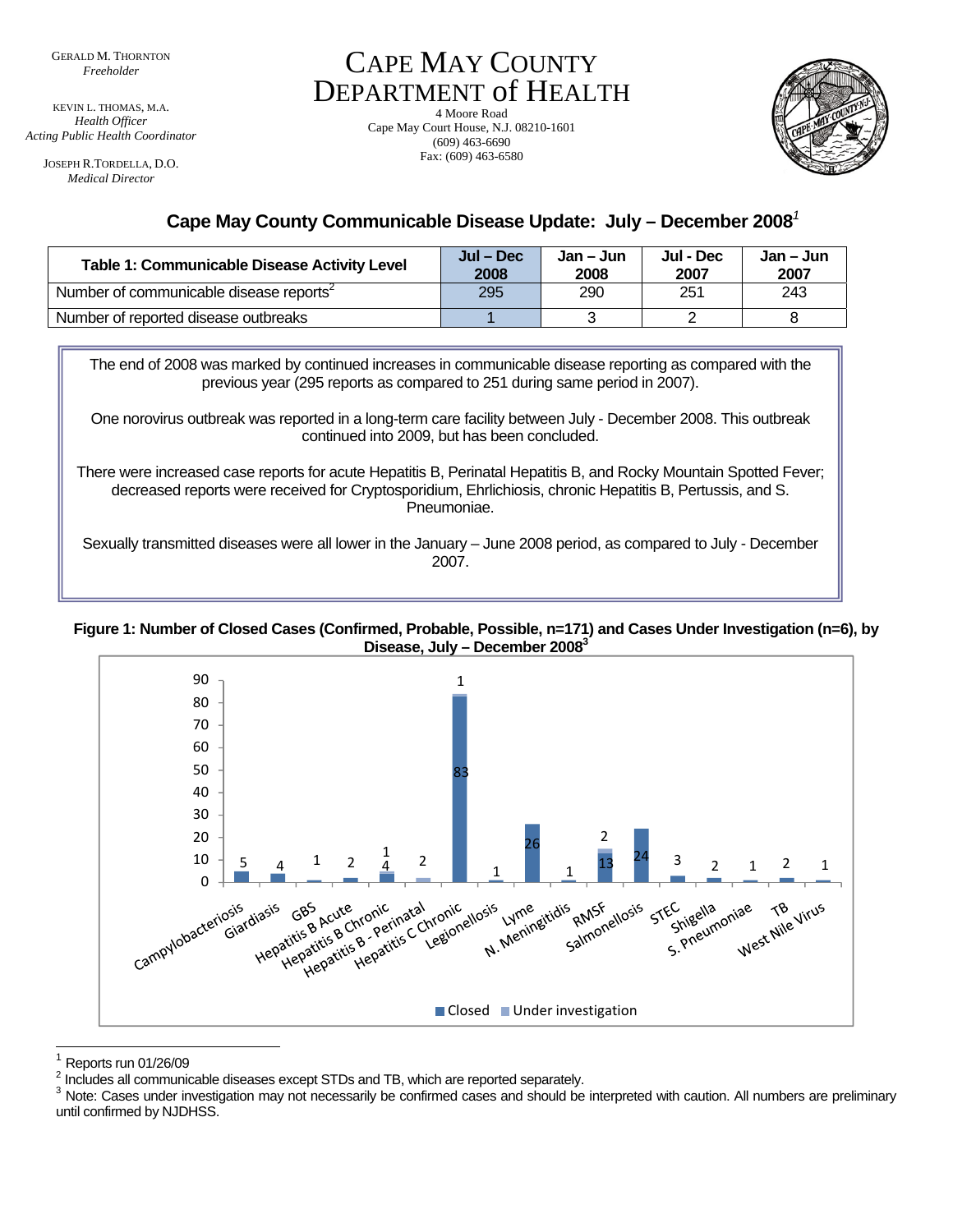#### Figure 2: Number of Reported STD Cases by Disease and Sex, January - June 2008, July - December 2007<sup>4</sup>



### Table 2: Reported Disease Outbreaks, July - December 2008

| <b>Description</b> | <b>Setting</b>          | <b>Initial</b><br><b>Onset</b> | <b>Number of Cases</b>        | <b>Notes</b>   |
|--------------------|-------------------------|--------------------------------|-------------------------------|----------------|
| <b>Norovirus</b>   | Long-term care facility | 12/27/08                       | 47/106 residents,<br>32 staff | Lab confirmed. |

## Figure 3a: Number of Hepatitis C Cases Closed or Under Investigation, by 6 month period, July 2007 - December 2008



Additional information on communicable disease can be requested through:

Kim Cervantes, MA, MPH Epidemiologist, Cape May County Department of Health Tel: 463-6690; Fax: 463-6580 E-mail: kcervantes@co.cape-may.nj.us

 $4$  STD numbers for 2008 are preliminary.